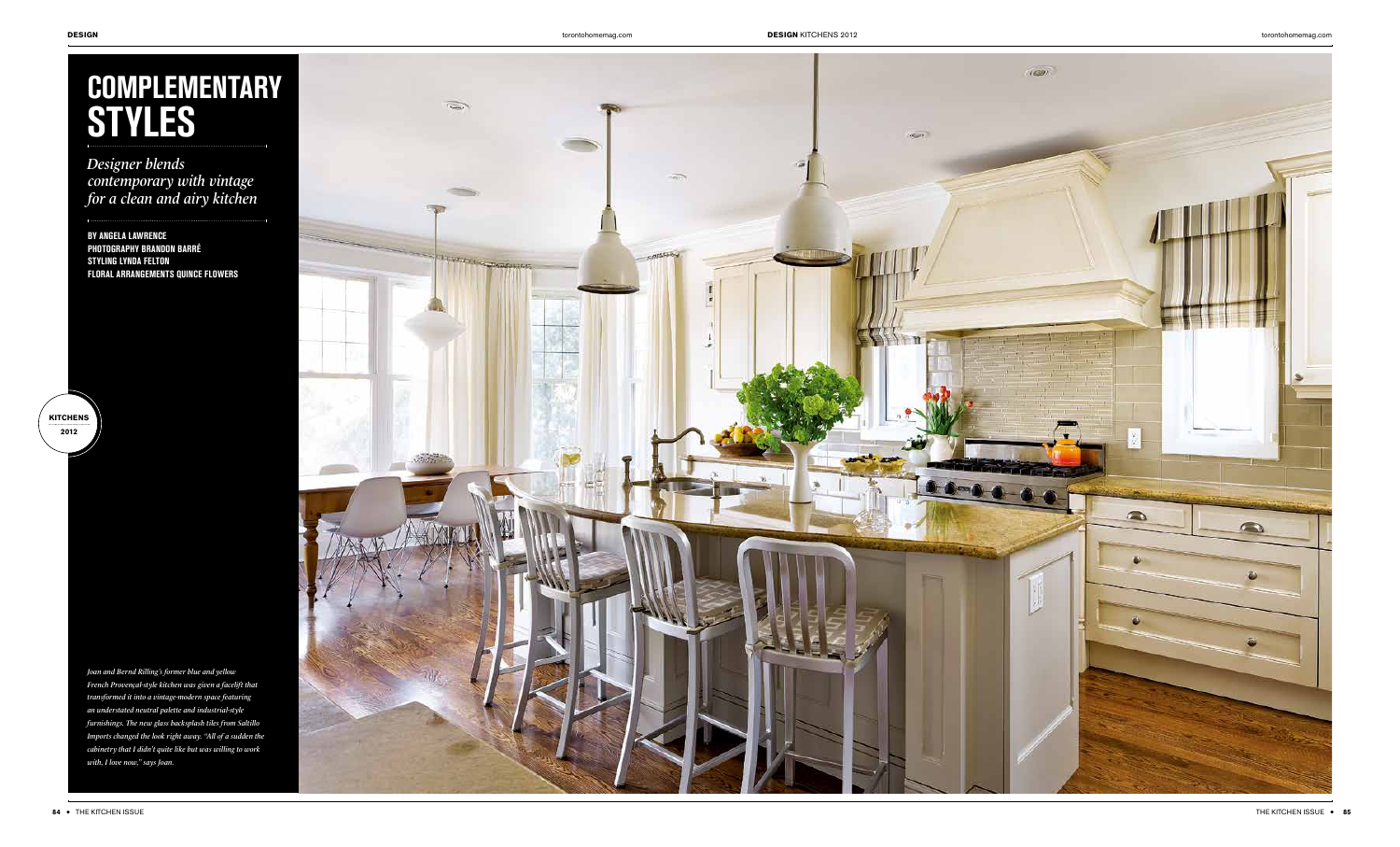## **DESIGN** torontohomemag.com **DESIGN** KITCHENS 2012 torontohomemag.com

**WITH ITS RECESSED-PANEL** cabinets

and granite countertops juxtaposed against a muted glass backsplash and industrial vintage lighting, this family kitchen is a perfect blend. Its two contrasting yet complementary personalities aptly reflect the decor styles of owners Joan and Bernd Rilling. "The kitchen is a great mix between contemporary, which is Bernie's taste, and eclectic vintage, which is very much Joan," says interior designer Natalie Chong of Nest Design Studio.

After living in a two-bedroom house in the Kingsway for 10 years, the Rillings and their twin girls recently upsized to a much larger five-bedroom home in the same neighbourhood. Though their new house met their desire for additional space, there were aspects of the decor, especially in the kitchen, that they knew they wanted to change. "It was certainly not our style," says Joan. "The decor was very traditional and we prefer a more contemporary aesthetic."

*Small glass backsplash tiles where used above the stove to create a subtle yet eye-catching decorative accent. Putty-colour tiles, granite and stainless steel blend seam*lessly with the painted wood Shaker-style cabinetry. Small windows on either side of the Viking stovetop used to be covered with wooden shutters. Interior designer *Natalie Chong removed the shutters, then added moldings and Roman shades made with modern striped fabric. To create the illusion of taller windows, the shades were hung well above the windows. "The actual size of the windows is pretty much what you see," says Chong.*

> After a referral from a friend, the Rillings hired Chong to help them refresh the large kitchen. From the start, the experience working with an interior designer, the couple's first, was highly collaborative. "My job was to guide them in the right direction," says Chong. "And Joan had a pretty good idea of what she wanted going in."  $\mathfrak{F}$

*"I love homes and I'm probably addicted to decor magazines, so I know what I like in terms of furniture."*



*Mid-century modern Eames-style chairs from Shelter offer an interesting contrast to the pine farmhouse dining table and hardwood flooring. A vintage schoolhouse pendant light offers the perfect finishing touch. To soften the space, Chong replaced short cafe curtains with long linen-blend draperies. She then accented them along the bottom with the same striped fabric seen on the windows in the kitchen area.*

![](_page_1_Picture_5.jpeg)

The original kitchen was decorated in a traditional French Provençal style. "The colour of the island was a country blue and the backsplash tiles were white with little blue flowers," says Joan. But since the house was just over five years old, and the kitchen relatively new, instead of starting from scratch, the couple agreed to work with the existing architectural elements they liked, such as the cabinetry and hardwood flooring. Joan, however, could not live with the backsplash tiles or the blue island. "They were deal breakers for me," she says. "I told my husband they're non-negotiable and need to be included in the budget."